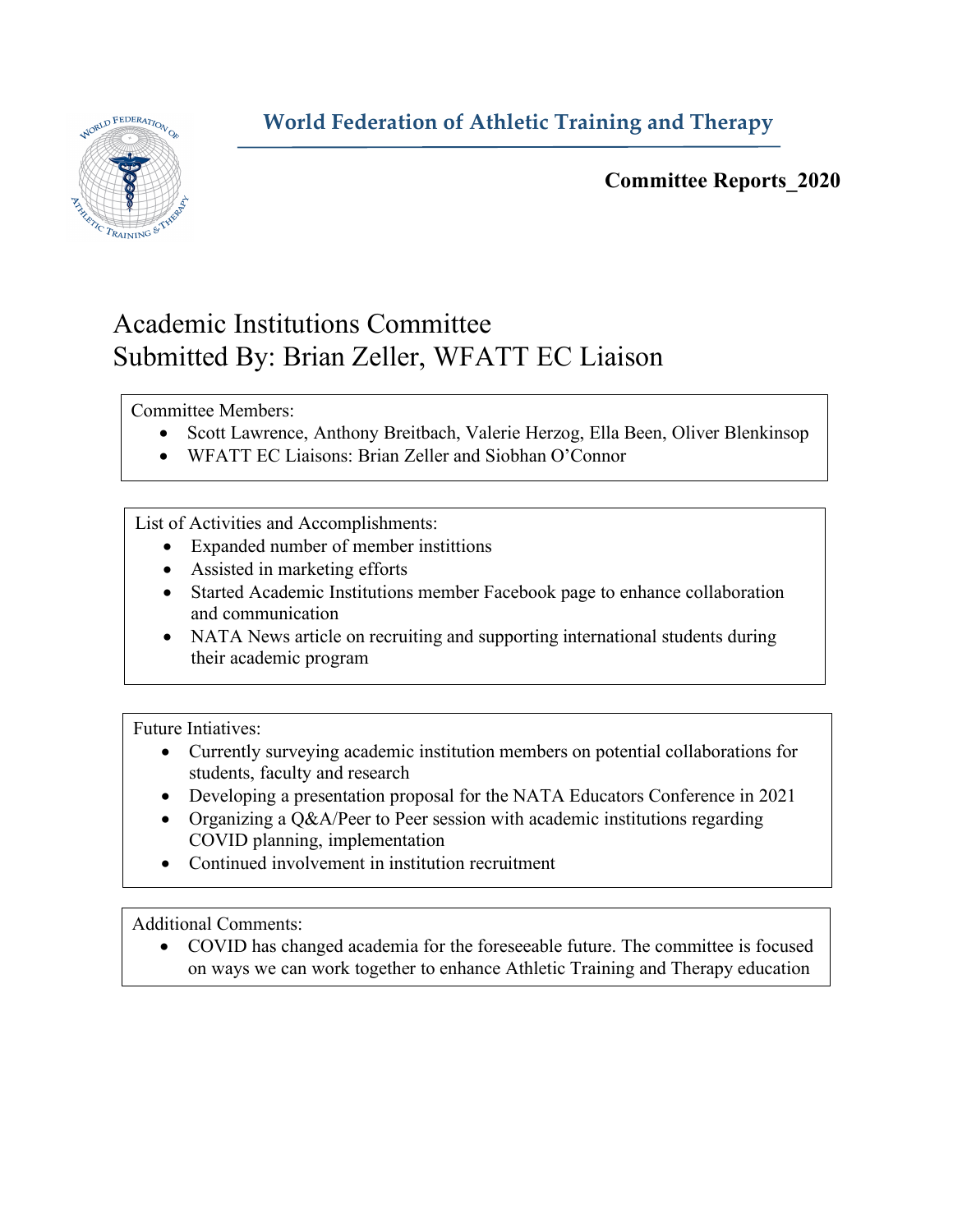## Education and Research Committee Submitted By: R Moss (Chair)

Committee Members:

- Richard Moss (Chair)
- Colin King
- Sentaro Koshida
- Hideyuki "E" Izumi
- Peter Friesen
- Stavros Daoukas
- Larry Leverenz (WFATT Liaison)

List of Activities and Accomplishments:

- Reviewed first draft of WFATT Academic Programme Development Guidelines
- Reviewed first draft of WFATT Request to Survey Guidelines
- Completed review and shortlisting of abstract submissions for WFATT World Congress, Japan.

Future Intiatives:

- Finalise 2<sup>nd</sup> Edition of WFATT Academic Programme Development Guidelines
- Organise Educational Summit to be integrated into WFATT World Congress, Canada.
- Complete review and shortlisting of abstract submission for WFATT World Congress, Canada.
- Take over hosting of WFATT international webinar series from G. Bergeron
- Work with WFATT Marketing Committee to host WFATT online international journal club

Additional Comments:

- P. Friesen stepped down from his role on the Committee
- R. Moss stepped down as Chair of the Committee
- S. Daoukas was invited to join the Committee